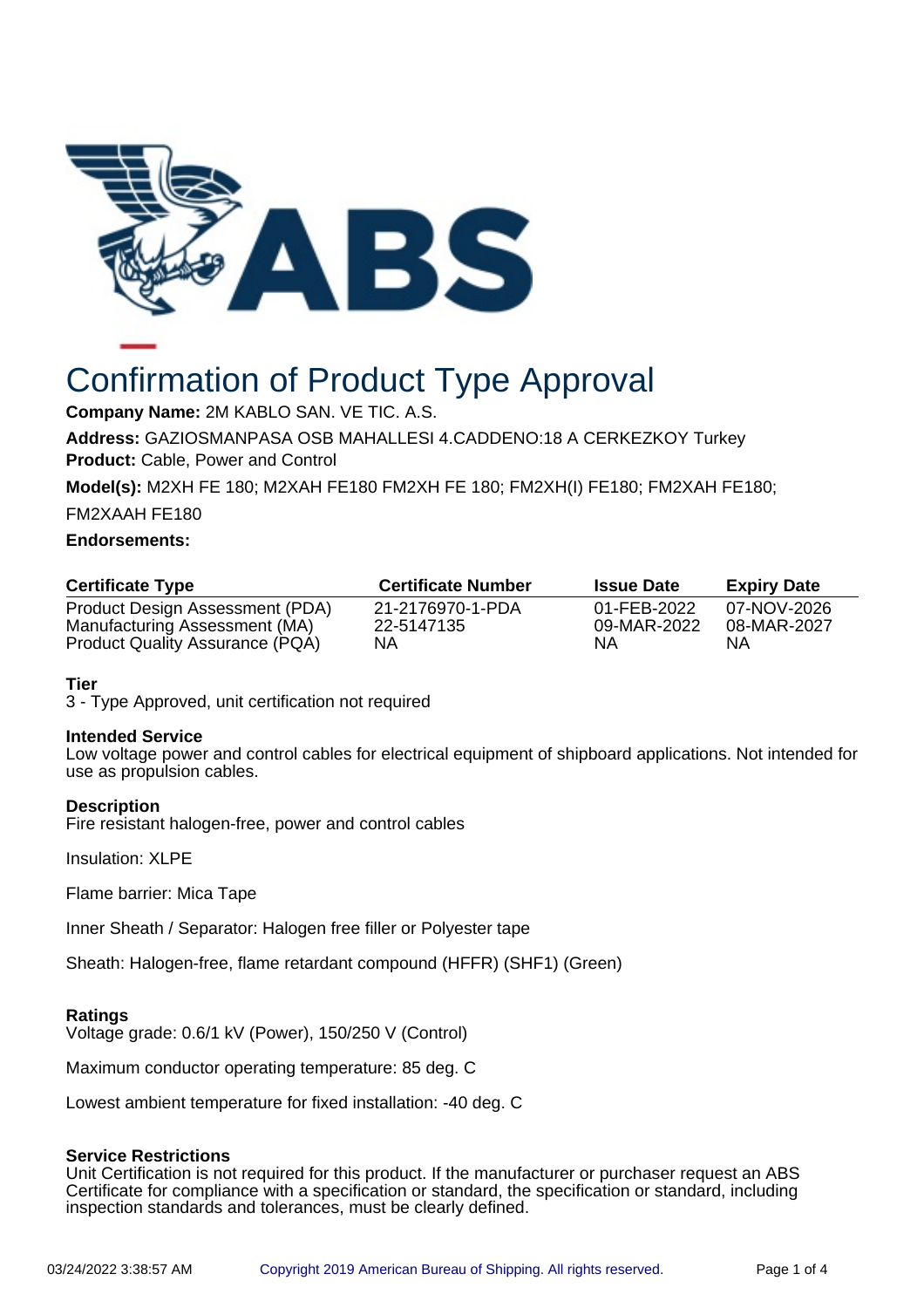#### **Comments**

1. The installation of single conductor cables are to be in accordance to 4-8-4/21.7 of Marine Vessel Rules 2021.

2. The following cable markings are to be provided in accordance with IEC 60092-353:

- Indication of origin (manufacturer's name or trade mark) and rated voltage (Uo/ U) and construction (number of cores and cross sectional area of the conductor).

3. Not suitable for installation in Ex Areas.

4. The Manufacturer has provided a declaration about the control of, or the lack of Asbestos in this product.

#### **Notes, Drawings and Documentation**

Drawing No. 0154-1-22, Datasheet, Revision: -, Pages:

Drawing No. 0253-2-22, Datasheet, Revision: -, Pages:

Drawing No. 0258-4-22, Datasheet, Revision: -, Pages:

Drawing No. 0261-1-22, Datasheet, Revision: -, Pages:

Drawing No. Test Report 2M Kablo Turkey, Smoke Density, PRD 0062450\_05.01.2016\_Revision: -, Pages:

Drawing No. Test Report 2M Kablo Turkey, Smoke Density, PRD 0051435\_21.01.2016\_Revision: -, Pages:

Drawing No. TSE Deney Turkey, Test Report IEC 60684-2\_11.03.2016 Revision: -, Pages:

Drawing No. TSE Deney Turkey, Test Report IEC 60754-1&-2\_02.02.2016 Revision: -, Pages:

Drawing No. TSE Deney Turkey, Test Report IEC 60684-2\_11.03.2016 Revision: -, Pages:

Drawing No. TSE Deney Turkey, Test Report IEC 60754-1&-2\_02.02.2016 Revision: -, Pages:

Drawing No. Test Report Zwick-Roell Lab Turkey, PRD00051435, 21.01.2016 Revision: -, Pages: -

Drawing No. Test Report Zwick-Roell Lab Turkey, PRD00062450, 12.01.2016 Revision: -, Pages: -

Drawing No. Test Report 2M Kablo Turkey - IS3059526, 04.02.2016 Revision: -, Pages: -

Drawing No. Statement of design description 17 Sept. 2021, Revision: -, Pages:

#### **Term of Validity**

This Product Design Assessment (PDA) Certificate remains valid until 07/Nov/2026 or until the Rules and/or Standards used in the assessment are revised or until there is a design modification warranting design reassessment (whichever occurs first).

Acceptance of product is limited to the "Intended Service" details prescribed in the certificate and as per applicable Rules and Standards.

This Certificate is valid for installation of the listed product on ABS units which exist or are under contract for construction on or previous to the effective date of the ABS Rules and standards applied at the time of PDA issuance. Use of the Product for non-ABS units is subject to agreement between the manufacturer and intended client.

#### **ABS Rules**

Rules for Conditions of Classification (2022): 1-1-4/7.7, 1-1-A3, 1-1-A4, which covers the following: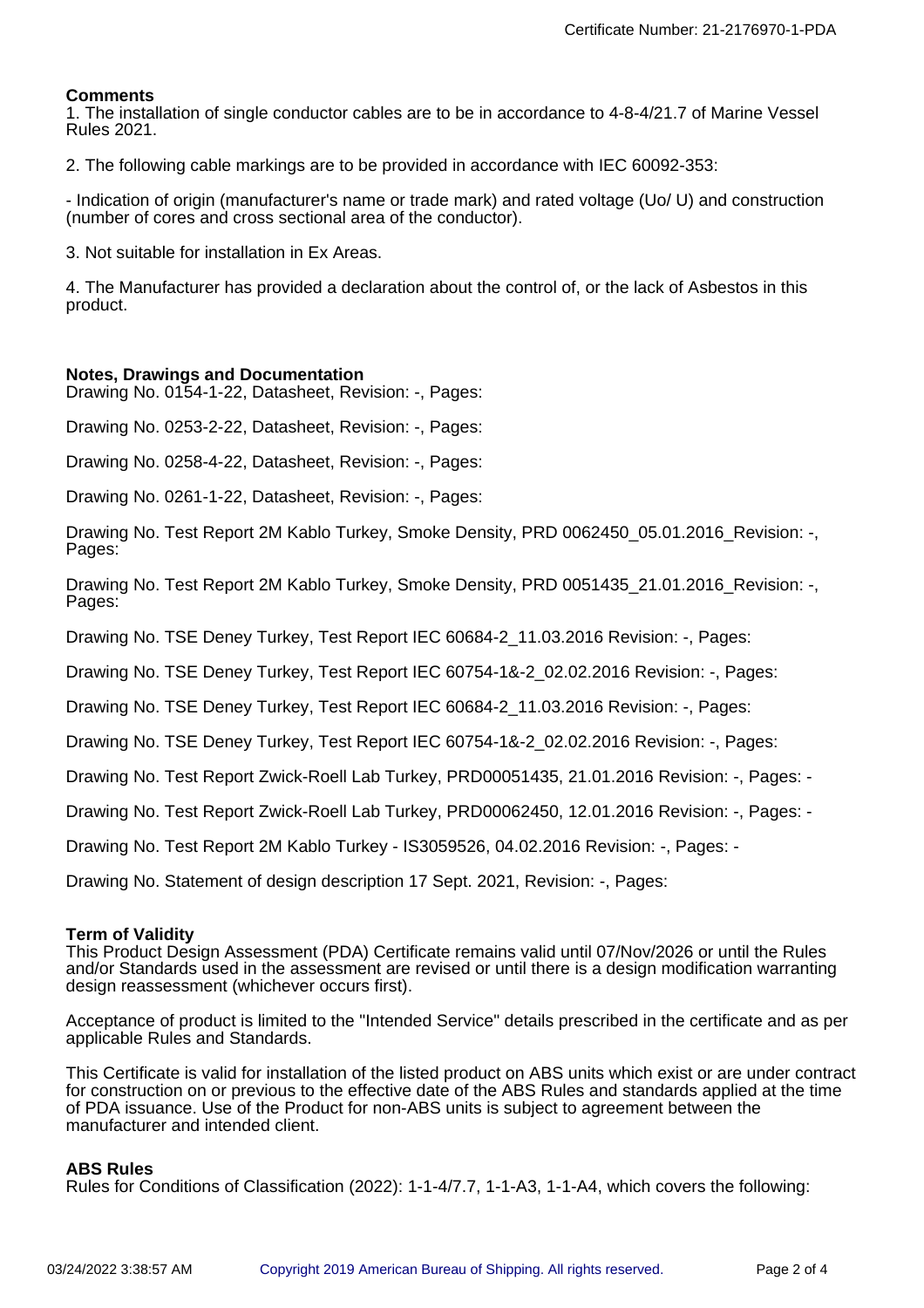Rules for Building and Classing Marine Vessels Rules (2022): 4-8-3/9

Rules for Conditions of Classification - Offshore Units and Structures (2022):1-1-4/9.7, 1-1-A2, 1-1-A3, which covers the following:

Rules for Building and Classing Mobile Offshore Units (2022): 4-3-4/7

Rules for Building and Classing Facilities on Offshore Installations (2022): 3-6/13

Rules for Conditions of Classifications - High-Speed Craft (2022): 1-1-4/11.9, 1-1-A2, 1-1-A3, which covers the following:

Rules for Building and Classing High-Speed Craft (2022): 4-6-4/13.1

Rules for Building and Classing Steel Barges (2022): 4-1-3/9.1

## **International Standards**

IEC 60228 (2004), IEC 60092-353 (2016), IEC 60332-3-10 (2018), IEC 60684-2 (2011), IEC 60811-501 (2018), IEC 60092-376 (2017), IEC 60332-1-1/2 (2015), IEC 60332-3-22 (2018) Cat A, IEC 61034 1/2 (2019), IEC 60754-1/2 (2019), IEC 60331-1/2 (2018), IEC 60331-21 (1999), IEC 60092-350 (2020)

#### **EU-MED Standards** NA

**National Standards** NA

**Government Standards** NA

**Other Standards** NA



 $u$  if

Corporate ABS Programs